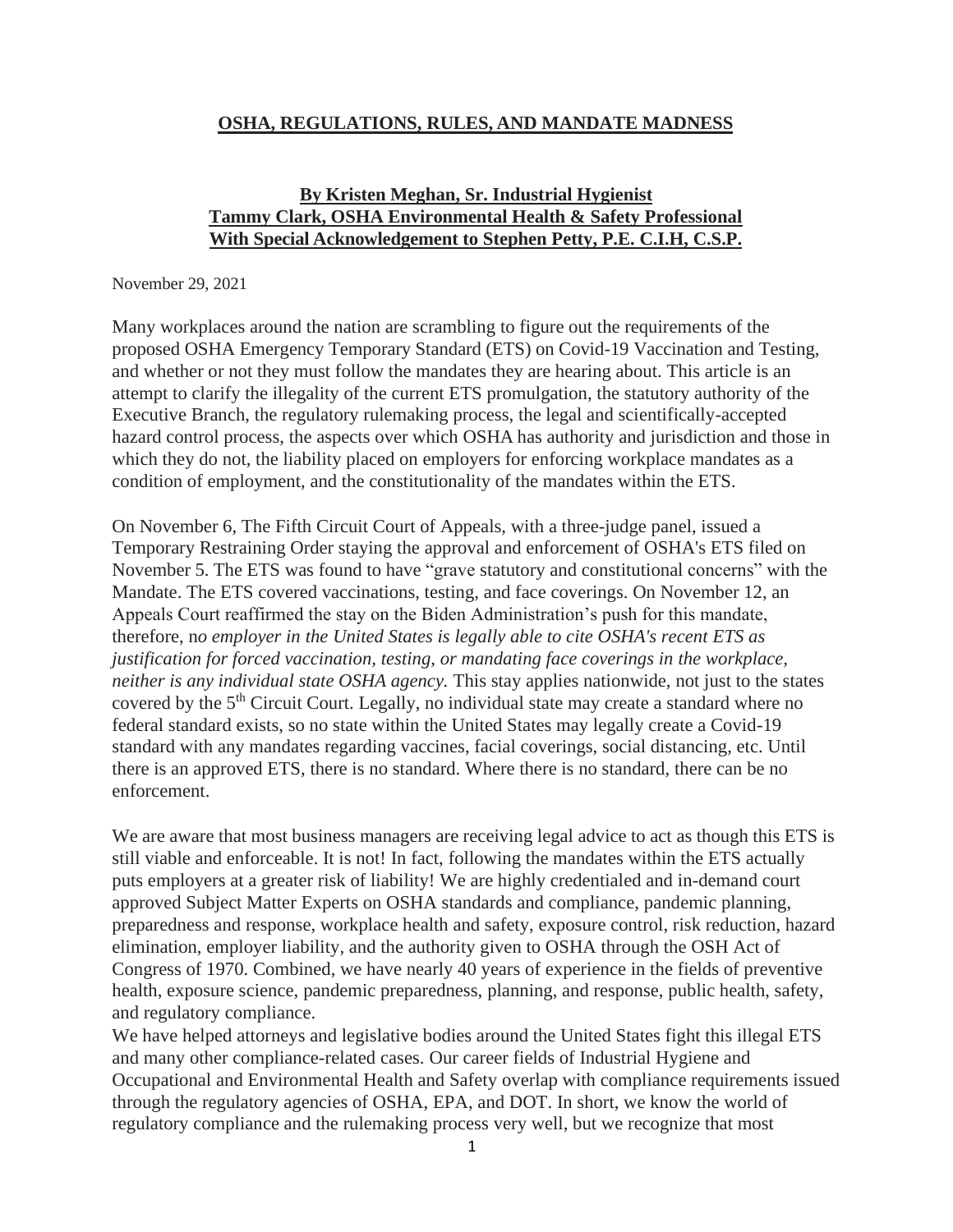individuals, including many legislators and corporate attorneys, do not. Therefore, many business owners are getting inappropriate advice from their legal council, leaving them unsure about what to do; listen to the court, or listen to their attorney and President Biden who are advising businesses to "ignore the federal court's ruling".

## **OSHAAUTHORITY AND THE RULEMAKING PROCESS**

*There is no statutory authority to implement this type of ETS as OSHA does not get their guidance or orders from the Executive Branch.* The OSH Act of 1970 places OSHA under the guidance of the Legislative Branch, which is the reason this ETS is not legal, and will not be enforceable. OSHA gets its authority exclusively from Congress. In order for a regulatory agency to promulgate a new health or safety standard, the regulatory rulemaking process must be followed. This is a very lengthy process requiring congressional and internal OSHA Board hearings, testimony from industry professionals and organizations, a public commentary period, and a review period to allow for revisions based on testimony, industry, and public input. The standard promulgation process typically takes many years. An Emergency Temporary Standard may skip the normal rulemaking process only when there is a grave danger to society and time is of the essence in order to reduce or eliminate a known workplace hazard. Even then, the ETS must meet certain requirements for approval. The promulgation of the Covid-19 ETS was done illegally, so none of the mandates contained within the ETS are legally defensible or enforceable. Even if it was legally promulgated, OSHA must show the ETS is in place to control and mitigate a "grave danger" to the working public, and the requirements outlined in the ETS are a "necessity" to control a hazard that will likely result in death or serious injury.

The 5th Circuit Court found the following:

- The petitioners' challenges to the ETS are likely to succeed on the merits, specifically:
	- OSHA exceeded its authority in promulgating the ETS.
	- OSHA has no authority to issue an ETS to address an airborne virus that is both present in society (not exclusive to any workplace) and that exposure to the virus is non-life-threatening to most employees.
	- OSHA failed to show that all employees are in fact, exposed to Covid-19 in every workplace.
	- OSHA failed to prove the "necessity" argument of a vaccine as a control.
	- It remains unclear that Covid-19 poses the kind of "grave danger" response of such mandates.
	- OSHA failed to show that the benefits of the ETS would outweigh the costs of implementing sweeping mandates to the extent that it will cause economic harm to businesses.
	- The court took issue with the "constitutionality concerns" with the federal government's authority overreach regarding the Commerce Clause and the issue of separation of powers principles.
	- The court took issue with the loss of liberties of individuals hesitant to take the vaccines with job losses, and the undue burden and economic loss put on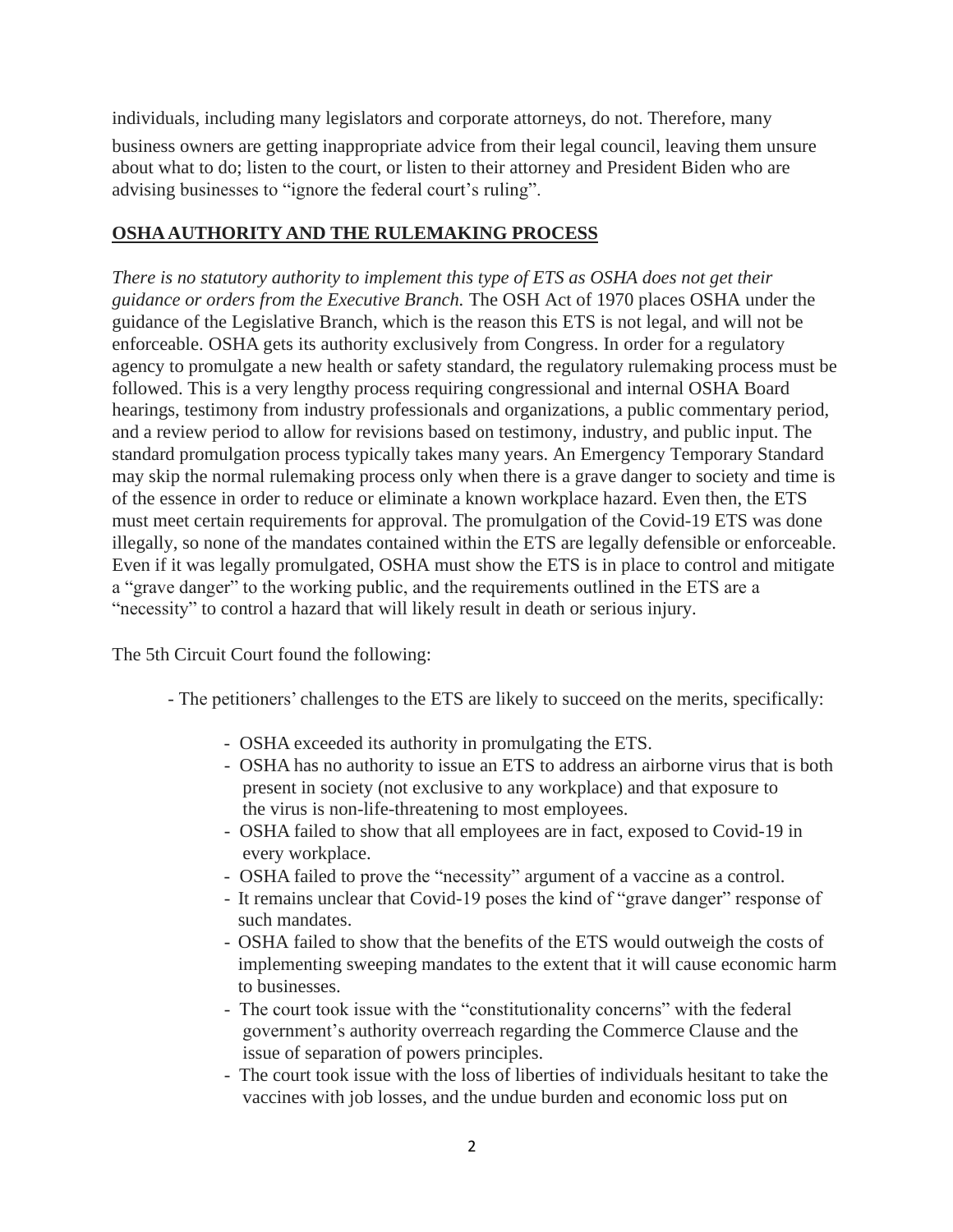business owners forced to lose employees.

- Finally, court found a stay is "in the public's best interest" regarding protection of "personal liberties, economic interests, and constitutional integrity".

We will cover all these aspects and more to provide clarity and documentation for all employees, students, and patients to provide to their employers' HR departments, corporate attorneys, school superintendents and school board members, and hospital systems trying to force all employees and patients to follow non-traditional and illegal mandates.

It is our hope that this document serves to put anyone in a position of authority who is attempting to usurp the settled and historic rulemaking process, legal precedent, and current regulatory standing, *on notice that they are in violation of the law and will face serious liability repercussions if they choose to act in a rogue manner, implementing self-proclaimed, unsupported "mandates" on their own authority.*

It is also our hope that the people of the United States use this information to collectively and offensively join together in their workplaces, schools, churches, and public spaces to refuse to be controlled by illegal, unconstitutional mandates by a rogue President, a rogue Administration, and employers, school boards, county health commissions, clergy, and businesses who are simply following marching orders. Only an educated workforce and public can stop this, which is why we are providing this level of detailed information.

## **OSHA'S SCOPE**

OSHA is a regulatory agency solely responsible for the health and safety of America's workforce. Their mission is to save lives and protect America's workforce. They get their authority directly and solely from Congress. OSHA does not, and has never had authority over broad public health policy. Neither does OSHA have authority or jurisdiction over vaccines or any other medical procedures, devices, applications, or medical interventions for disease prevention. This falls under the agencies of the FDA and HHS. OSHA has never mandated vaccines for any pandemic or illness season. On the contrary, in multiple letters of interpretation regarding flu and Hepatitis B vaccinations, OSHA clarified that they do not mandate vaccines, rather, they require the workplace to develop an Occupational Health and Safety Program pertinent to the hazards associated with each workplace. For employees who may be exposed to blood and other potentially infectious materials, the employer must offer a Hepatitis B vaccine, but the employee is not required to take it. It is totally up to the employees whether or not to protect themselves. Further, OSHA does not cite the employer if employees decline the voluntary vaccine (more on this under OSHA citation types).

## **GRAVE DANGER AND NECESSITY REQUIREMENTS**

The first requirement for an ETS to be approved by Congress is the grave danger aspect. The CDC data does not support Covid-19 as an illness being classified as putting an employee in grave danger of serious injury or death. The numbers simply do not support this.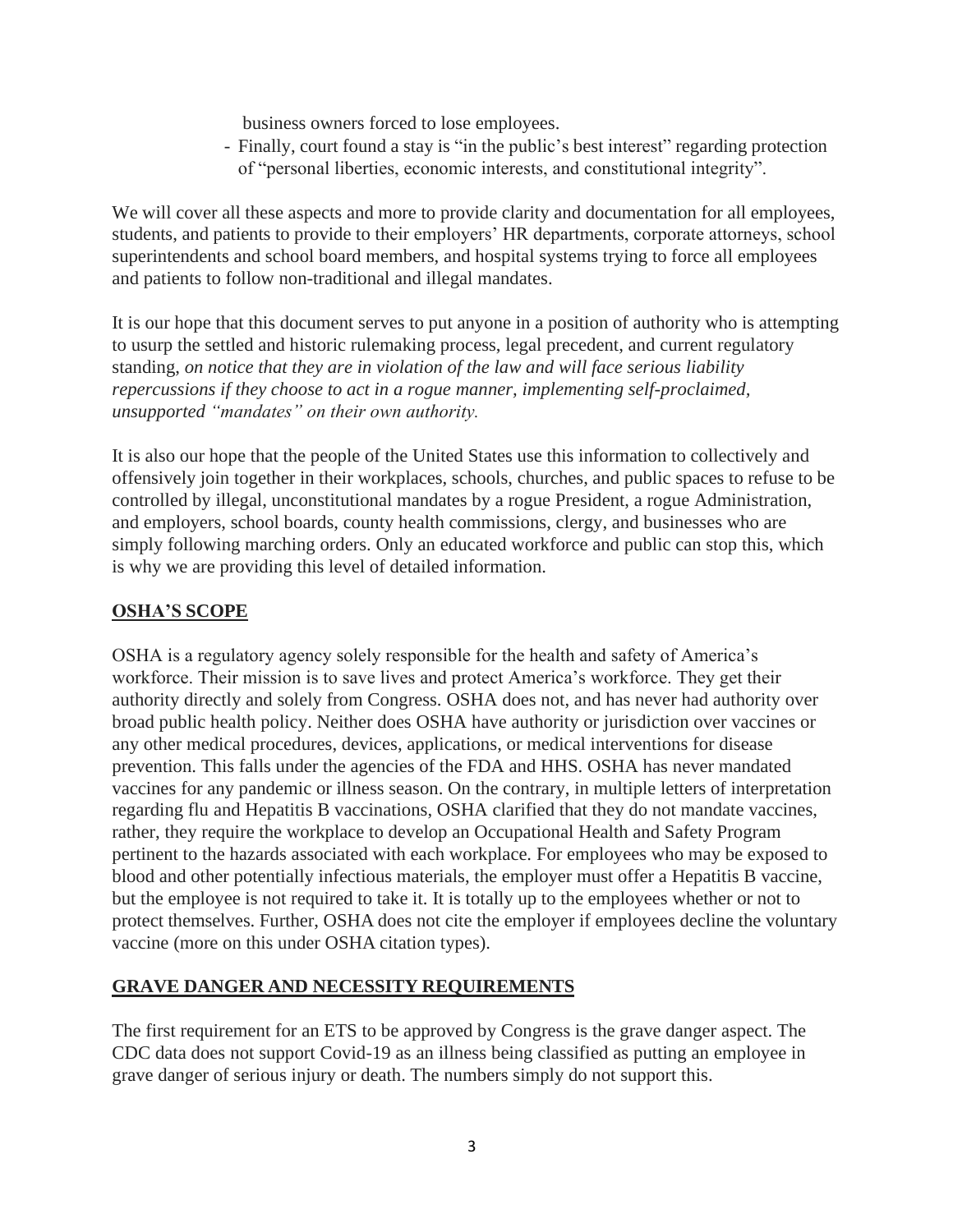The second requirement for ETS approval is necessity. There is a total lack of evidence that this vaccine is necessary to prevent serious illness and death that would likely occur if the vaccine was not administered as a control measure. To-date, the survivability of Covid-19 among most age groups is over 99%. This is by no means a grave danger to the public. Neither is it legally defensible to claim that a vaccine that does not prevent anyone from contracting or spreading the virus is a "necessity". It cannot be argued that a vaccine should be administered to an entire population, when the population is not in grave danger of serious illness or death without it. The control simply does not meet the legal requirements of grave danger or necessity for an ETS.

Perhaps the strongest argument against the grave danger and necessity requirements, however, are the fact that infectious diseases are not recognized "workplace hazards", so OSHA does not have jurisdiction or authority over infectious disease control measures.

## **OSHA CITATION TYPES**

The ETS states that an employer who does not enforce these mandates on their workforce can be cited by OSHA for a "Serious" violation. This is also a legal challenge for OSHA as their own definition of a serious violation is one in which a workplace hazard can result in serious injury or death [\(https://www.osha.gov/sites/default/files/2018-12/fy10\\_sh-20854-10\\_hazard\\_id\\_facilitatorguide.pdf\)](https://www.osha.gov/sites/default/files/2018-12/fy10_sh-20854-10_hazard_id_facilitatorguide.pdf). "A hazard is the potential for harm (physical or mental). In practical terms, a hazard often is associated with a [workplace] condition or activity that, *if left uncontrolled*, can result in an injury or illness. Identifying hazards and eliminating or controlling them as early as possible will help prevent injuries and illnesses." OSHA's role is workplace health and safety, not infectious disease mitigation strategies or public health policy. Infectious diseases are not considered workplace hazards and OSHA has no jurisdiction or authority to control the spread of infectious diseases. This is within the scope of Health and Human Services and public health officials, not OSHA.

OSHA actually provided clarification on their role with infectious diseases and their role in the workplace vaccine debate. In 2009, OSHA issued a Letter of Interpretation regarding mandatory flu vaccines in the workplace. They made it very clear that they do not require employees to take vaccines, and that the employer will not be punished or cited for not requiring employees to do so. It is always up to the employee to decide whether or not they choose to receive a vaccine for their wellbeing; not OSHA and not the employer. The employer can require a vaccine as a condition of employment, however, if an employee opts out for personal reasons, they are actually protected against retaliation. Read their letter here

[https://www.osha.gov/laws-regs/standardinterpretations/2009-11-09\)](https://www.osha.gov/laws-regs/standardinterpretations/2009-11-09), where they say in part: "OSHA does expect facilities providing *healthcare services* to perform a risk assessment of their workplace and encourages healthcare employers to offer both the seasonal and H1N1 vaccines. It is important to note that employees need to be properly informed of the benefits of the vaccinations. *However, although OSHA does not specifically require employees to take the vaccines, an employer may do so*. In that case, an employee who refuses vaccination because of a reasonable belief that he or she has a medical condition that creates a real danger of serious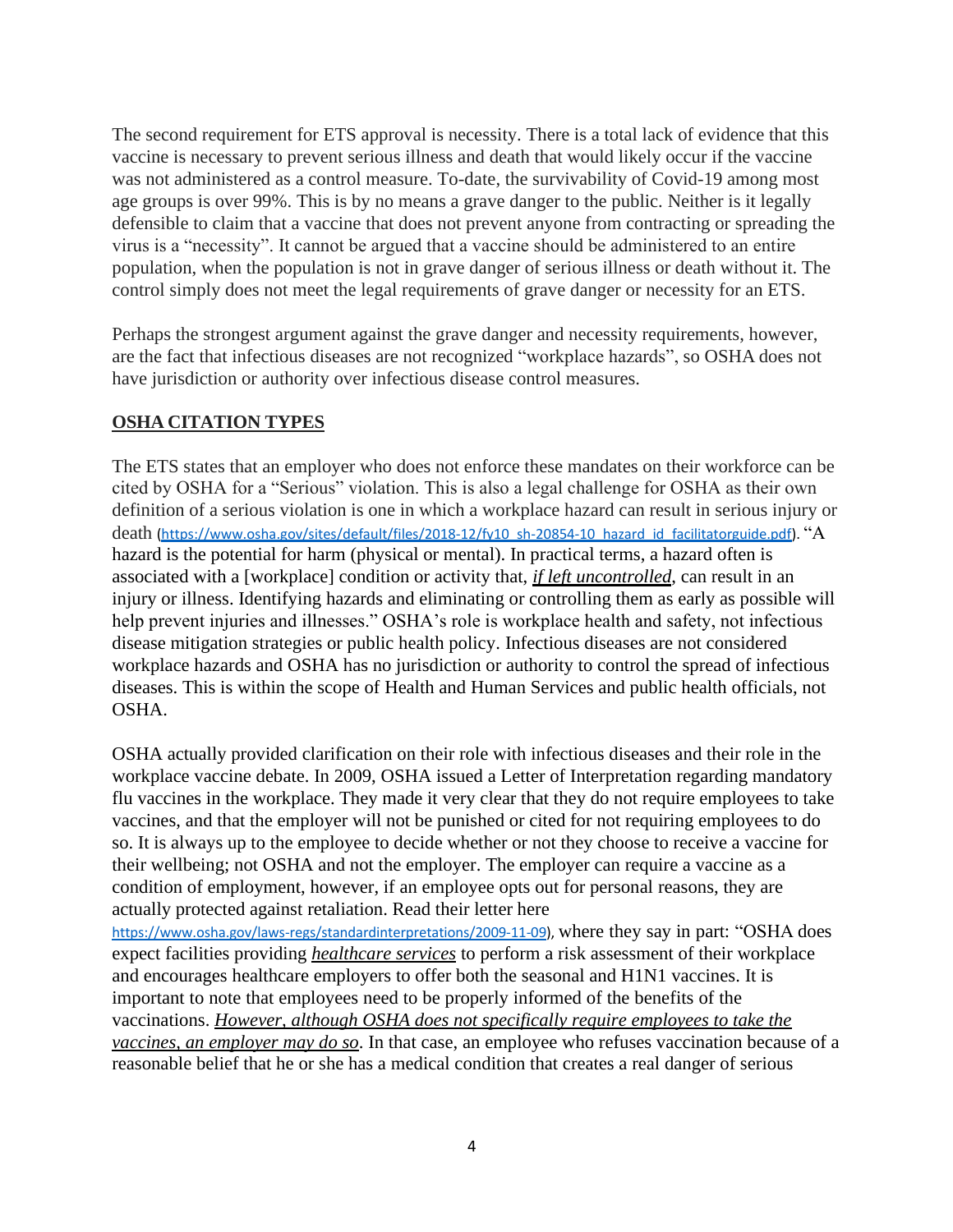illness or death (such as serious reaction to the vaccine) may be protected under Section 11(c) of the Occupational Safety and Health Act of 1970 pertaining to whistle blower rights'', and then refers folks to CDC. Given the number of documented adverse reactions, serious injuries, and deaths associated with these vaccines, it is beyond reasonable for an employee to feel they are in danger of a serious injury or death as a result of receiving a Covid vaccine, and they should never be mandated to receive these vaccines that are still only under Emergency Use Authorization and not fully tested for safety or efficacy.

According to the CDC, there are an estimated 146.6 million Americans who now have natural immunity. Importantly, OSHA is not recognizing natural immunity, which most scientists and health experts agree imparts better immunity than the vaccines. Moreover, being fully vaccinated is poorly defined and a moving target; CDC considers someone with only one Pfizer or Moderna injections to not be vaccinated and will likely change the definition as more and more boosters are mandated, to be declared "fully vaccinated". Punishing a business for not enforcing the overreaching mandates included in this ETS puts a burden on all businesses and on the economy, with absolutely no science, data, or evidence to back up these benefits of the mandates.

This is a very concerning issue for employers because many companies and industries are not allowed to bid on projects if they have even one serious citation on their record. This is an egregious overreach that puts an unfair and totally *unnecessary* burden on employers.

### **THE HIERARCHY OF SAFETY AND CONTROLS**

To further prove this ETS is not legal, OSHA must always follow the Hierarchy of Safety and Controls. Vaccines cannot legally be viewed as a control method. Industrial Hygienists are trained and credentialed to conduct Health Risk Assessments (HRAs) to determine which control methods are most effective in reducing a hazard to a safe level that allows the employees to work in a safe and healthful work environment. Under OSHA's own Program Management, controls that are selected MUST be revisited to document and ensure confidence in any controls implemented. An example would be implementing engineering, administrative and personal protective equipment (PPE) as controls.

An example of the Hierarchy decision making process to control hazards would be a situation involving Kristen's work in the Air Force. She conducted an HRA on an aircraft sanding process that involved the removal of carcinogenic metals. The first requirement according to the HRA was to conduct air sampling in the workers' breathing zone, to determine the Occupational Exposure Limit (OEL). In following the Hierarchy of Safety and Controls, engineering controls were the first control that could feasibly be utilized. Capture ventilation was established by having the workers use a pneumatic sander with an attached HEPA filter and a system that collected the dusts. An administration control was also implemented: a wet method to clean up residual metals dusts, decontamination stages and training. Once again, sampling was done (verifying the confidence in the control method), only to find this control method did reduce exposures, but required further controls to be fully compliant with the safe permissible exposure limits (PELs). Following the Hierarchy of Controls, PPE was then utilized, including 3M 7800S full face respiratory protection with P100 filters. This specific PPE had the adequate protection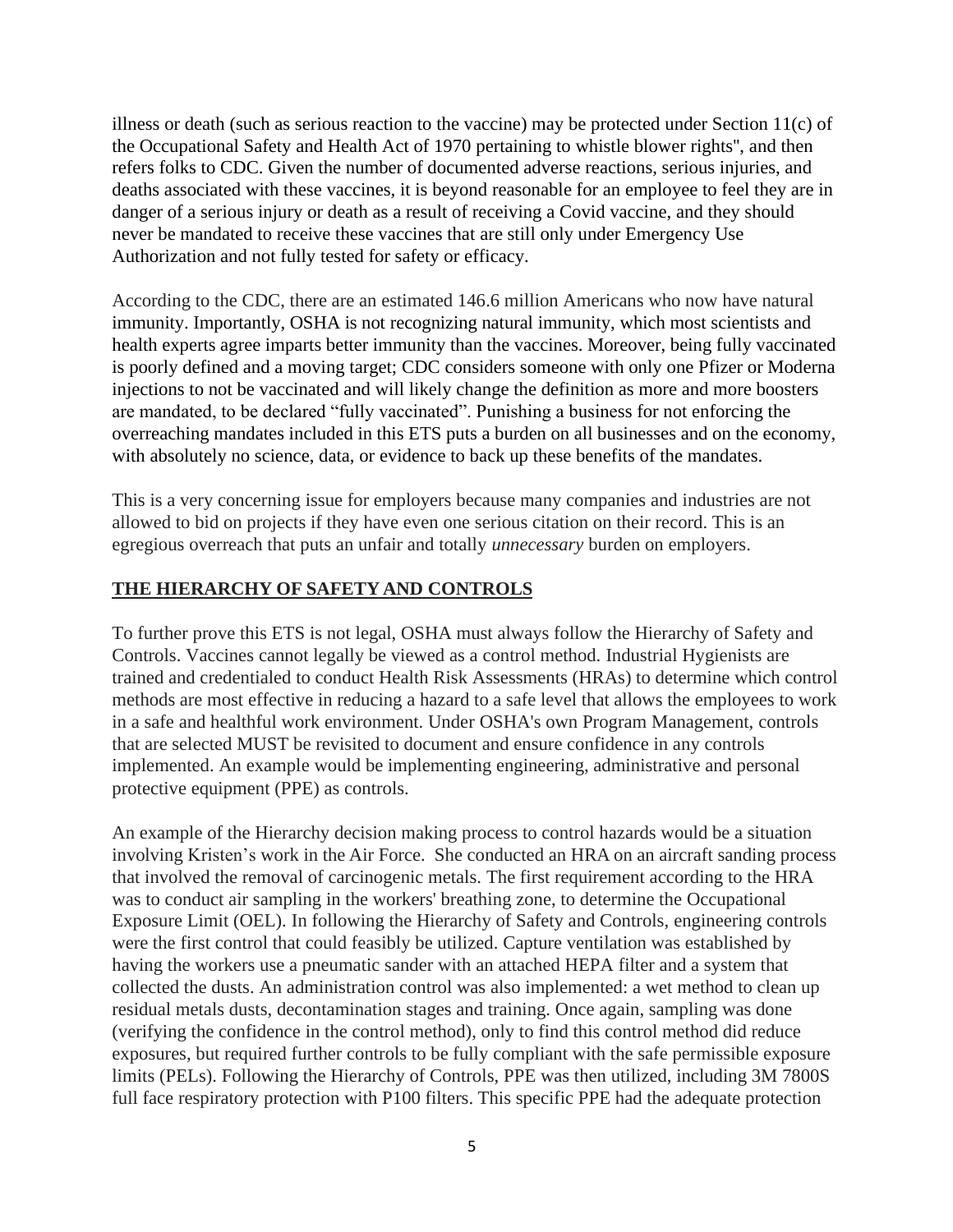factors to control the exposure to these known carcinogens. Three months after training the employees and implementing these controls, further testing to verify the confidence in all controls was performed. This involved rigorous testing, investigation and documentation. *An Industrial Hygienist cannot verify the confidence in vaccines as a control method*. It is widely known, these Covid-19 vaccines do not eliminate the hazards associated with being diagnosed with SARS-COV2, and IH's absolutely cannot verify the confidence in a control method that is injected into an employee. Control measures are not designed to follow employees home! In addition, every individual has unique biogenetic factors and health histories that make a one-size-fits all approach to health completely irresponsible and dangerous. It is a dangerous precedent to set for unelected, unqualified bureaucrats to dictate public policy by ignoring existing science and acting as licensed healthcare providers.

As described, this is a major legal aspect as to why the ETS is currently unable to be enforced. We have played important roles in working with countless attorneys to draft these arguments, as our career field is not widely understood. We are mostly behind-the-scenes working to keep people safe, healthy, and compliant with government regulatory agencies, but when the government decided to step into our lane and ignore the scientific and medical experts, we felt a sense of civic responsibility and moral duty to expose their irresponsible and illegal actions, and why the response to this pandemic has been so wrong, starting with the Hierarchy and the controls listed within.

The federal courts have ruled twice now that the OSHA ETS is an overreach. To implement controls in the workplace, HRA's have to be conducted and are not meant to be a blanket approach. An electrician who works autonomously does not have the same risk of an occupational exposure to this virus as a health care worker working in isolation units, inside healthcare facilities. Administrative professionals, like those in the education sector, have the ability to have their exposures reduced if the school systems would implement engineering controls through dilution and destruction technologies. An example would be the installation of a product called the iWave Air, an air ionizer which is installed on a facilities' HVAC system. This engineering control can kill up to 96% of pathogens, allergens, mold, and viruses like Covid-19. It is being installed in numerous businesses, schools and prisons around the country. It should have been a recommendation far above mask use, from day one of the pandemic.

See the Hierarchy of Controls below. This guide was first developed by the National Safety Council (NSC) in 1950 and has been used to control exposures for over 70 years. For the first time since public health and safety professionals have relied on the Hierarchy of Controls to control exposures, our government abandoned the reliance on scientifically-proven methodologies, which actually contributed to the creation of several greater hazards within society. We were told to do things in direct opposition to what the exposure scientists have known for many years is the only proven manner in which to control a pandemic and an infectious airborne virus. The government's response, which was totally contrary to the known science, actually *increased* rates of infection and transmission!

To understand the approach to exposure control, we always start at the top, which is the most effective hazard control measure, and work our way down to the least effective control. If you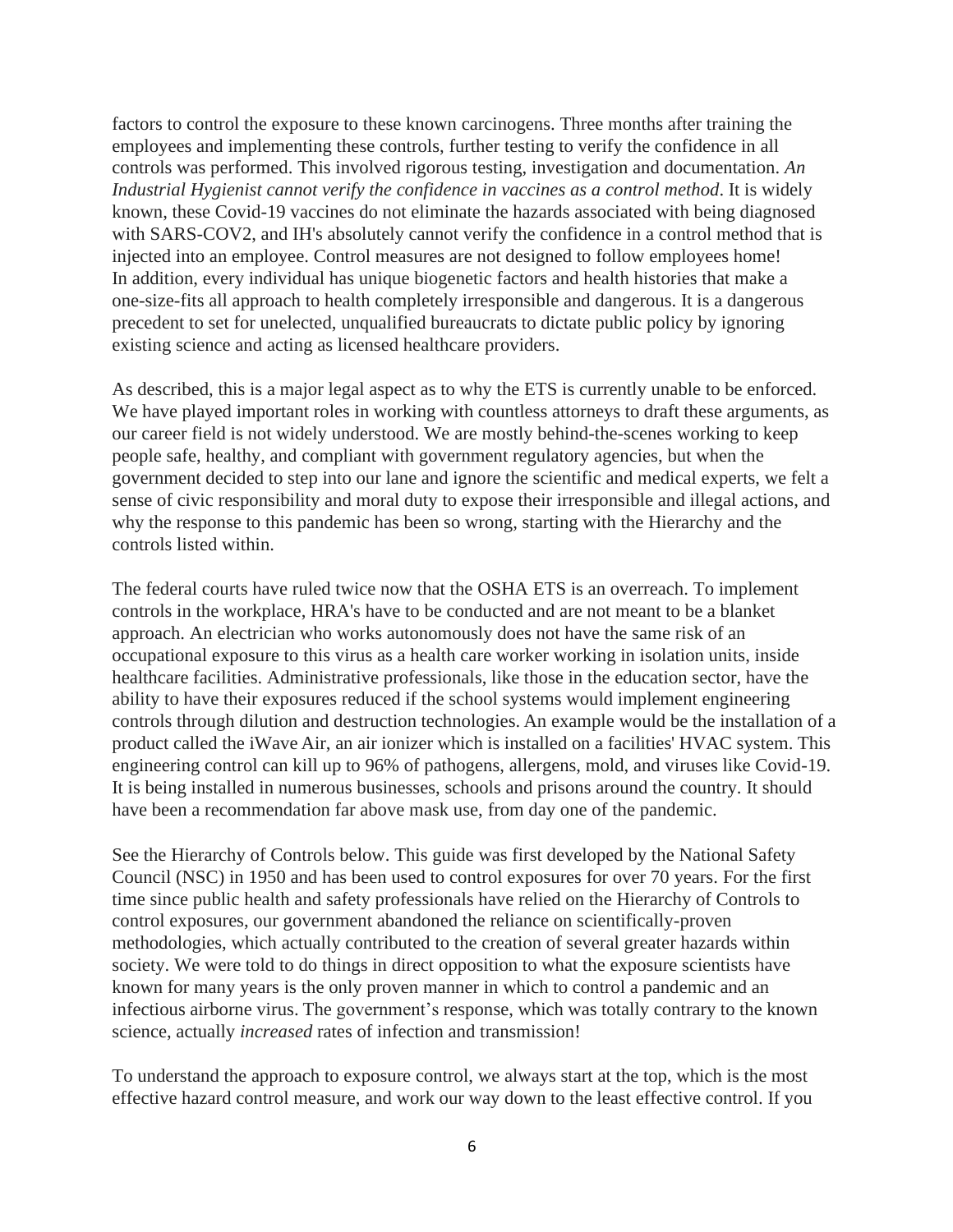notice, PPE is always the last form of control. This is because putting someone in personal protective equipment means we were not successful in eliminating the hazard through the other protocols, so the exposure still remains. The PPE is the person's only protection against the hazard, which means they could still potentially be exposed if there is a PPE failure, misuse, lack of training, etc. It is important to note that facial coverings or masks are not PPE. They fall below PPE because they are not rated or tested for material makeup, protective factors, fit factors, etc. Facial coverings are not even on the Hierarchy of Safety and Controls, yet our governments skipped over every single known mitigation and control method, ignoring decades worth of proven science and existing OSHA standards (OSHA has requirements anytime you put someone in PPE), and irresponsibly mandated face masks on an entire society, as a blanket, one-size-fits-all approach with no medical questionnaire, no personal health history, no risk factors reviewed, no training on donning, doffing, changing out, cleaning, disinfecting, storing, work-rest cycles, etc. This was all handled so wrong, so dangerously, that we felt a responsibility to expose the illegal and egregious activity, and educate the public, parents, business owners, school officials, attorneys, legislators, and government officials.



# **HIERARCHY OF SAFETY AND CONTROLS**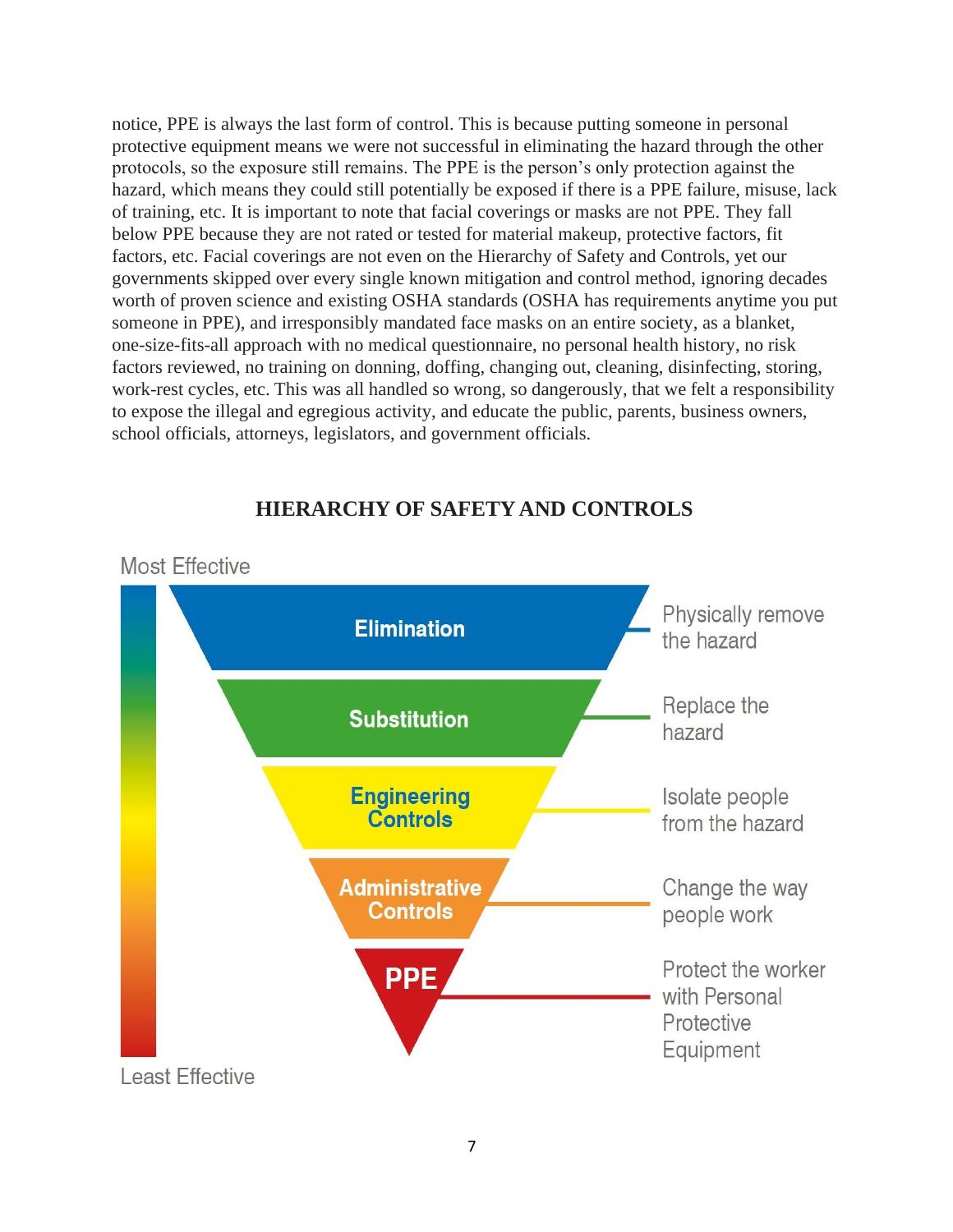## **FACIAL COVERINGS AND AEROSOLIZED VIRUSES**

Face coverings are also not a control method for an aerosolized virus. Masks are not rated or capable of having a proper seal; literature actually states that masks cannot be sealed and do not meet any of the basic provisions of the Respiratory Protection Standard (29 CFR 1910.134). In addition, they actually create a greater hazard and increase rates of infection. This is something that OSHA is guilty of ignoring, but many professionals in our field are fighting these mandates all over the country. We have personally helped end mandates in three states, because we are considered experts on Respiratory Protection, source control and PPE, and we know the science that has existed since the 1970s. It is highly negligent to view vaccines and/or face coverings as control methods, as neither fall on the Hierarchy of Safety and Controls. Masks come in all types of materials and sizes and not one single real world randomized control trial with meta data analysis supports the data that a "mask" can stop the spread of Covid.

It is important to note that all mask studies to-date that claim masks work to slow or stop the spread of Covid-19, have been conducted in a laboratory under various conditions, but all place the mask on a mannequin or fixture that is perfectly sealed. In the real world, gaps always exist between the mask and the skin; masks that seal are called respirators. Literature shows that real masks with gap areas of 2% of the mask area, with low effectiveness to start with, have reduced effectiveness to 75% and at 3% gap area, that value drops to essentially no effectiveness.

Given the fact that most masks are worn improperly, there is a variety of porous cloth fabrics that do nothing to stop the tiny SARS COV-2 virion, and people are not trained on how to properly don and doff, use, and wear them, creating an increased risk of infection through fomite and cross contamination, it is no wonder that masks have done nothing to slow or stop the spread of this virus, rather, they have actually increased infection rates and prolonged achieving herd immunity.

Professionals within our fields conducted extensive calculations and have determined, via Stoke's Law, that aerosols can stay suspended in air for several hours and days. This is why engineering controls with increased air exchanges, under ASHRAE guidance, is recommended by IHs and Engineers. The first thing an IH must consider when implementing controls is whether or not the controls are safe, and will it work to control the hazard at hand. Masks are not safe for prolonged use and the improper use and handling can cause the small particulates and aerosols to be suspended in the ambient air. This science is presented on the Rumble Channel of Stephen Petty, P.E., C.I.H., C.S.P. [How Much Protection Can a Mask Provide? Mask vs. PPE -](https://rumble.com/vlbs0d-how-much-protection-can-a-mask-provide-mask-vs.-ppe-ep.-05-removed-from-yt.html) [Ep. 05 \(Removed from YT\) \(rumble.com\);](https://rumble.com/vlbs0d-how-much-protection-can-a-mask-provide-mask-vs.-ppe-ep.-05-removed-from-yt.html) real solutions, industrial hygiene solutions are noted in Episode 06. Both OSHA and the CDC know this information. The CDC cites a study to prove masks as source control with flawed studies that involved asking a female to close her mouth, not move her head and breathe through her nose. This does not represent real world use and no seal can exist with a mask, which is why respirators are rated through NIOSH. Not only were these parameters removed from the study, their equipment was out of calibration. This is information the general public should be made aware of. OSHA also knows this, which is why they created their PPE and Respiratory Protection Standards in the 1970s!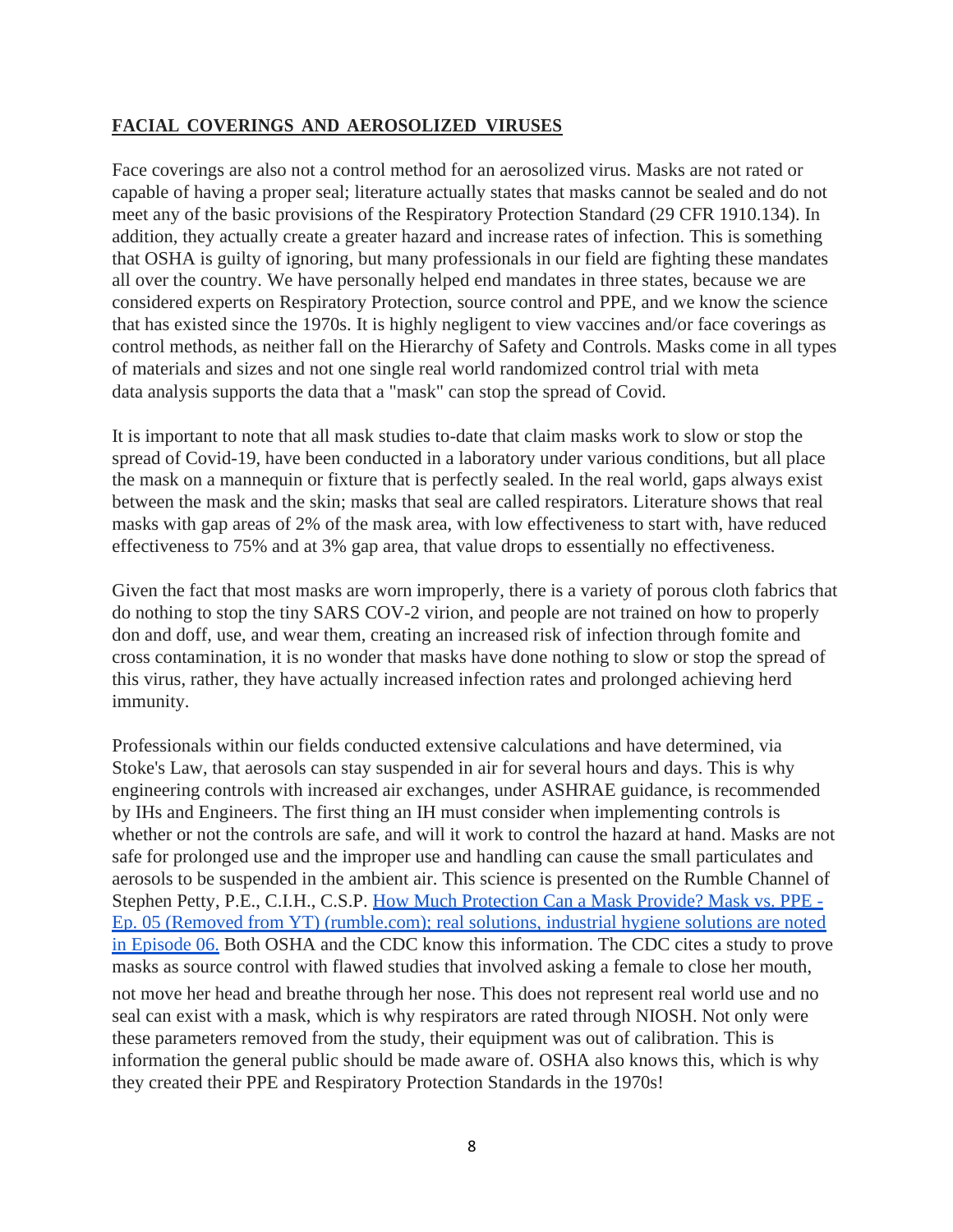In reviewing over 50 studies supporting mask wearing by CDC, those with actual data suffer from one of two flaws: i.) no controls – i.e., similar group not wearing a mask or ii.) confounding factors that do not allow one to determine the effectiveness of wearing a mask – i.e., study has several factors evaluated at the same time (distancing, HVAC improvements, quarantines and masks). The only double-blind study listed was the Denmark study where  $\sim 3,000$  people wearing masks and ~3,000 people not wearing masks were monitored for contracting COVID-19; data showed no differences in disease rates statistically. CDC panned this study by suggesting it was based on only 0.1% of the total country population and that a different study should have been completed. Epidemiology studies do not require the study to include a fixed percentage of a country's population (e.g., in the U.S. this would require >35,000 people in the study for it to be valid – this is absurd).

OSHA appears to be an agency guilty of revisionism, as they are ignoring their own standards, they are creating overburdensome requirements on employers, and putting the American workforce at great risk of increased hazard by forcing them to do what their own standards say cannot legally be done because of these known health hazards! Moreover, they are doing great damage to the agency and their own scientists in the public's eye as it is increasingly viewed as an institution driven by a political agenda.

Facial coverings are of particular concern for children for a variety of reasons, much of which is already known through OSHA's PPE and Respiratory Protection standards. Covering anyone's mouth and nose, restricting proper gaseous exchanges, without following the strict protocols of the current standards, is absolutely illegal and dangerous. This is why the standards exist in the first place. When it comes to applying a blanket, one-size-fits-all face covering mandate on children, this should be considered criminal. It is nothing less than child abuse to restrict a child's normal breath, causing many well-known medical issues such as hypoxia, hypercapnia, headache, fatigue, irritability, difficulty focusing, increased infection rates due to perioral dermatitis (bacterial infection in the mouth and on the skin), increased infection rates due to trapped and rebreathing of waste gasses and increased viral load, increased infection rates due to fomite and cross-contamination (children are dirty and germy, and they constantly touch their masks, creating serious contamination issues), and many, many more known, documented health hazards of prolonged mask wearing.

The existing, settled science demonstrates that masks do not stop the spread of aerosolized infectious respiratory diseases, and in fact, they actually create a greater hazard, increasing infection rates. If school Superintendents and Boards will not relent to parents' demands to unmask their children, they should be recalled immediately and replaced. Parents, your children's health is in your hands and nobody is going to do this for you. It is up to you to stop this and protect your children. No child should be forced to restrict their normal breath. If they are being forced to, get them out of those schools and daycare centers immediately!

### **HIPPAAND PROTECTED HEALTH INFORMATION**

Another concern is the overreach of asking employees to disclose their vaccination status. One of the most misunderstood aspects of HIPAA and protected health information (PHI) is that it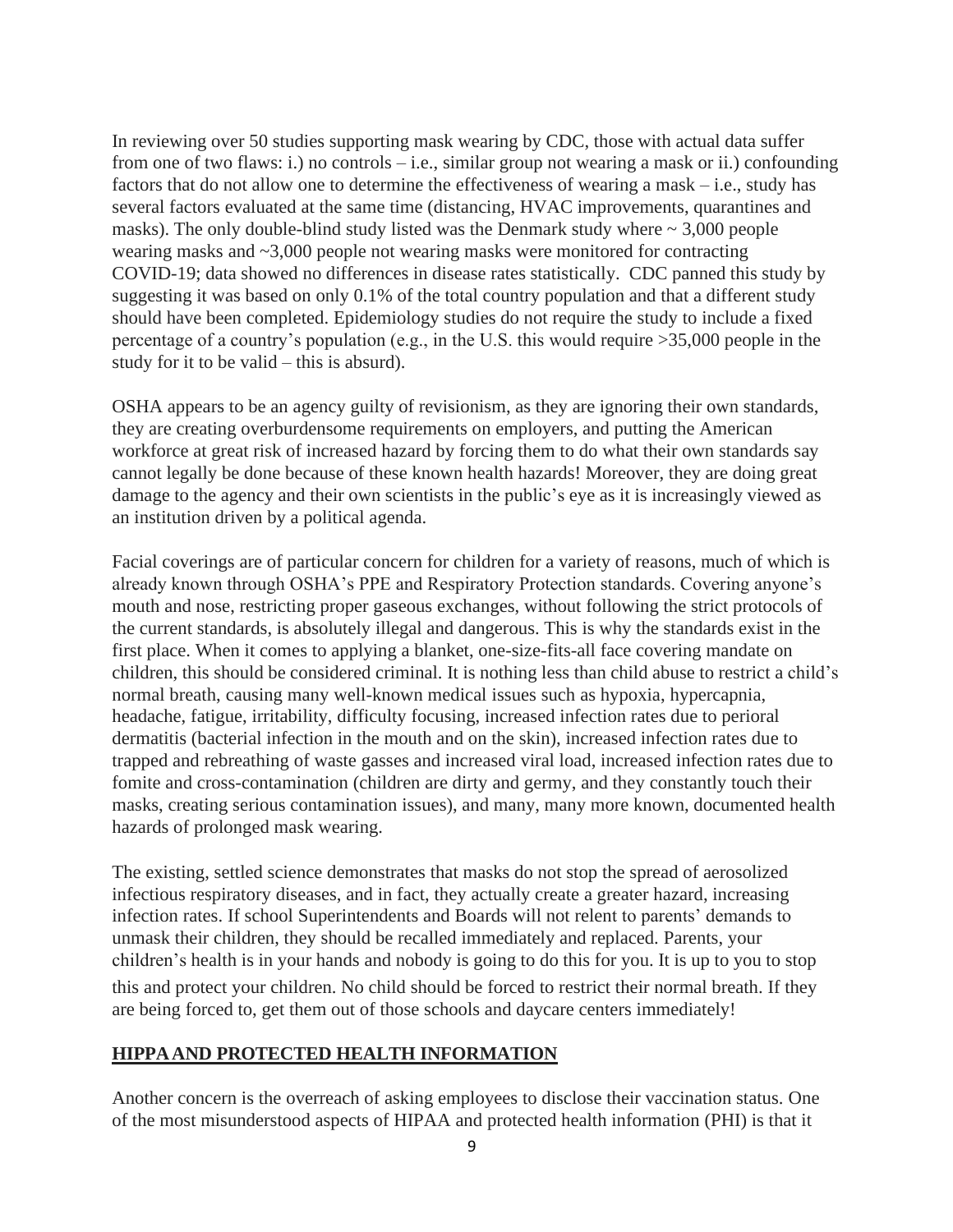only applies to healthcare settings, which is false. *Any employee* who handles another employee's protected health and private health information or that of any customer or client, is subject to annual HIPAA training and has a "right" to know said historical medical information. In managing OSHA's Respiratory Protection Program for over 76K employees, we had to be fully trained under HIPAA due to the fact we reviewed and maintained the files associated with medical questionnaires, under 29 CFR 1910.134 Appendix C. Asking an employee their vaccination status is considered PHI. To do so without being fully HIPPA trained and certified puts the employer at risk of violating privacy laws and opens the employer up to lawsuits.

## **INCREASED LIABILITY**

One major area of misunderstanding is in the area of liability. We hear all the time that OSHA won't punish an employer if an employee is injured due to the vaccine. This is not at all true. Employers, you need to understand your risk of liability for requiring employees to utilize any medical device (masks are considered medical devices) without proper oversight and training, or to take any experimental vaccine that is still under emergency use authorization (EUA) and has not been tested for safety or efficacy (the Covid-19 vaccines are still in stage 4 testing phases and still under EUA), or any vaccine as a condition of employment for that matter. The injuries and deaths associated with these vaccines are too great to be ignored, yet employers are 100% liable for the injuries and deaths sustained if they are received because of a condition of employment. To-date, the CDC VAERS website reports over 18,000 deaths directly associated with the Covid-19 vaccines, and this is only a small percentage, based on self-reporting by medical personnel.

There is a lot of confusion about liability, workers' compensation, and mandates because of OSHA's intentional wordplay in an attempt to get all businesses to self-regulate and comply with their stated "mandates". Only those who truly understand OSHA's scope of authority, inspection criteria, recordkeeping requirements, and employer's liabilities will be able to correctly decipher the semantics.

## **RECORDKEEPING AND OSHA 300 LOGS**

On July 7, 2021, OSHA issued an update to its National Emphasis Program which changed the recordkeeping requirements for employers. While employers are normally required to report all workplace-related injuries above and beyond a first-aid injury; illness, serious injury, death, loss of consciousness, loss of limb or eye, for all Covid-19 mandate-related injuries or illnesses, the agency declared that employers would no longer be required to record these normal recordables on their OSHA 300 Injury and Illness Log. This simply means that the agency removed this as

inspection criteria. However, it does not remove the liability component from the employer in the event of an adverse reaction that causes an injury, illness, or death. Most employers are under the impression that this means they are not liable for any Covid-related injury, illness, or death, but this is not the case.

While this country is greatly divided, one thing is not debatable. Industrial Hygienists are the experts in protecting workers and have been left out of a multidisciplinary approach and review in ensuring workers are protected in their respective workplaces. For the first time in decades,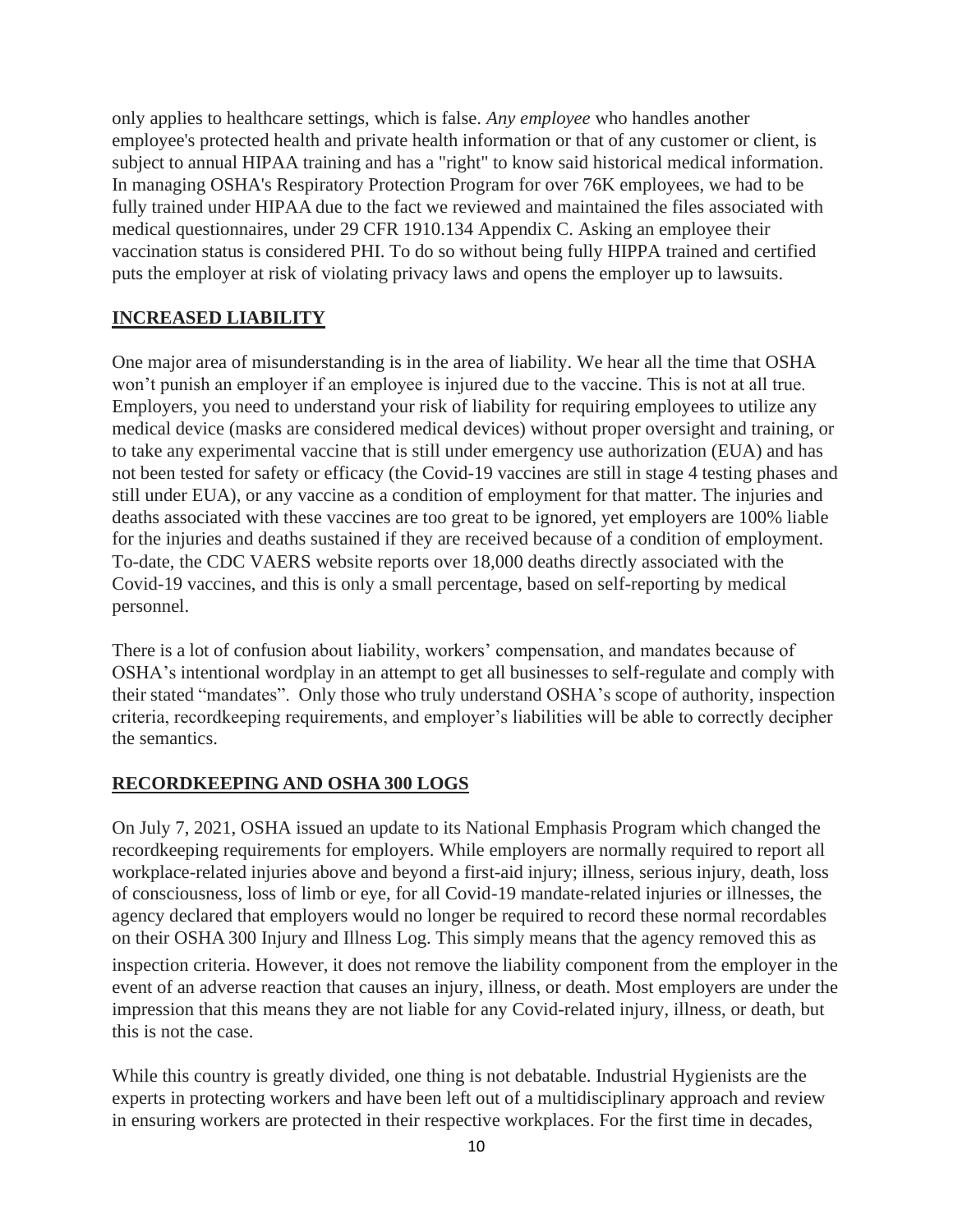while dealing with a pandemic, the multidisciplinary approach was abandoned and those in our career fields who normally provide guidance to hospital systems, government agencies, and communities on protective factors, PPE, and environmental control strategies, were left completely off all Covid-19 task forces and our expertise was ignored. It begs the question, "why?"

We will leave that for you to consider, but we also want to leave you with the knowledge and understanding about how and why none of these Covid mandates have been handled properly or legally. It is simply not legal, safe, or healthy to mandate facial coverings or respirators (PPE) with no regards to medical history, fit factors, protective factors, and training, nor is it safe or healthy to enforce a vaccination mandate with no regards for personal health situations, biological factors, health history, etc. the way it has been attempted under OSHA's recently drafted ETS.

## **CONSTITUTIONALITY AND CIVIL LIBERTIES**

We have addressed the medical, scientific, and legal aspects of Covid-19 pandemic response, but we must also address the aspect of constitutionality and civil liberties. This is the first time in American history that personal medical freedom and choice and civil liberties are secondary to government mandates. When an individual no longer has autonomy over their own body, rather, the government has absolute control over individuals and can force them to cover their faces, restrict their breathing, inject unknown, experimental ingredients into their bodies, stay away from others, not go to work, fine people for not doing as they're told even when there is no science, data, or evidence to support these mandates, where does it end? It doesn't.

Safety and health is never a one-size-fits all approach. In addition, *the main rule of public health policy-making is to consider the best control measure for the problem that does not violate the public's civil liberties.* It is never a blanket approach, nor will the solutions ever remove the individual's ability to choose for themselves their personal health and medical choices, regardless of what public policies are implemented for the control of a public health crisis. All factors must be considered for a free, safe, and healthy society.

## **CMS, FEDERAL CONTRACTORS, AND OTHERS**

We get asked about the Centers for Medicaid and Medicare Services, federal contractors mandate, hospital systems, and others quite frequently. While we have been fighting the OSHA battle for over a year now, these agencies and groups are now being targeted and weaponized by a rogue presidential administration in an attempt to force their self-proclaimed "mandates" on the entire American public.

Make no mistake, this is a power grab. They are weaponizing every agency they can to try and implement their agenda. For us, this is not political. It is purely scientific and legal in approach, as this is our career field. However, we are dealing with a sitting President who actually told the American public to "ignore the federal court's orders" and just do what he is telling you to do! This is egregious and illegal, and shows a blatant disdain for the rule of law. So we would be remiss in not addressing all of the associated factors involved with these sweeping mandates that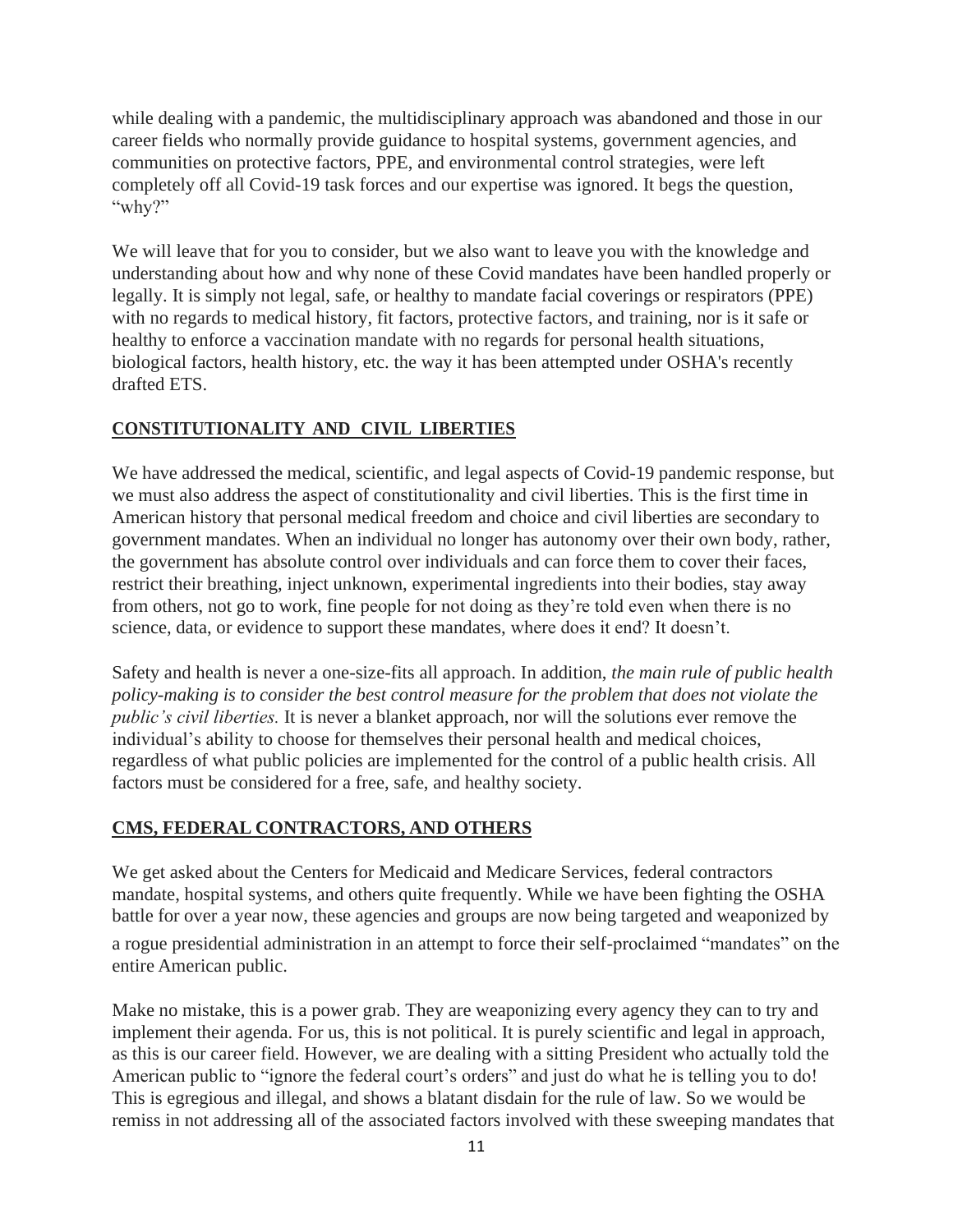have caused great damage to the public, from the health and safety of individuals, to economic devastation, to mental health issues; suicides, depression, and substance abuse, and much, more more. To make matters worse, none of these mandates have done a thing to slow or stop the spread of Covid-19. They actually increased rates of infection! The states with the tightest Covid restrictions have had the highest rates of infection, while those with few to no mandates have fared quite well.

And where are the known treatments? We are being denied the known treatments that are cheap, safe, tested, and have been around for many decades. This is downright criminal and a violation of doctors and healthcare providers' Hippocratic Oath. Those areas who are using known treatments have totally eradicated Covid-19 (research India and Uttar Predesh).

Earlier today, November 29, 2021, a federal judge blocked President Biden's mandate that all healthcare workers be vaccinated through CMS. As we have been saying all along, the Executive Branch, even the President himself, does not have the statutory authority to implement such overreaching mandates. The judge also stated that the agency does not have the authority to impose such a broad mandate. CMS, like OSHA, gets their authority from Congress, and according to U.S. District Judge Matthew Schelp, "Congress did not clearly authorize CMS to enact this politically and economically vast, federalism-altering, and boundary-pushing mandate, which Supreme Court precedent requires."

To summarize, it doesn't matter which agency is being threatened, targeted, and weaponized. It is all the same. The Executive Branch of our government does not have the authority to simply tell a regulatory agency, hospital system, doctors, or healthcare workers, schools, etc. to do what they order them to do in an attempt to implement their own edicts. It is especially egregious when CMS and hospital systems are involved because uncredentialed, unqualified government officials are now attempting to set public health policy, ignoring licensed healthcare and public health professionals, and creating great harm to the public and the economy. This is nothing short of medical tyranny.

While it is important to note that this ruling today applies to 10 states, it does in fact, apply to them all indirectly as a state regulatory agency cannot create a regulation or standard in their own state where one does not exist federally. For the judge to halt this federal mandate sends a clear message to the Biden Administration and the rest of the nation.

We hope this information has been helpful. Please take it, study and review it, and share with your HR Departments, your corporate attorneys (who should be leading the way in fighting these illegal mandates!), your employers, your school superintendents and school board members, hospital systems, doctors, community businesses, clergy, families, friends, and anyone else you can think of to share it with, and educate them on all of this. It is very important that we all understand the laws, the rulemaking processes, the regulatory environment, the science, data, and evidence behind the existing OSHA standards.

Businesses owners and schools must be informed on the extent of all of this so they are not complicit in the illegal promulgation and enforcement of self-proclaimed mandates that only create greater harm to their employees and customers, and students and staff, but they also need to understand the increased risk of liability they have to their employees, staff, and students if